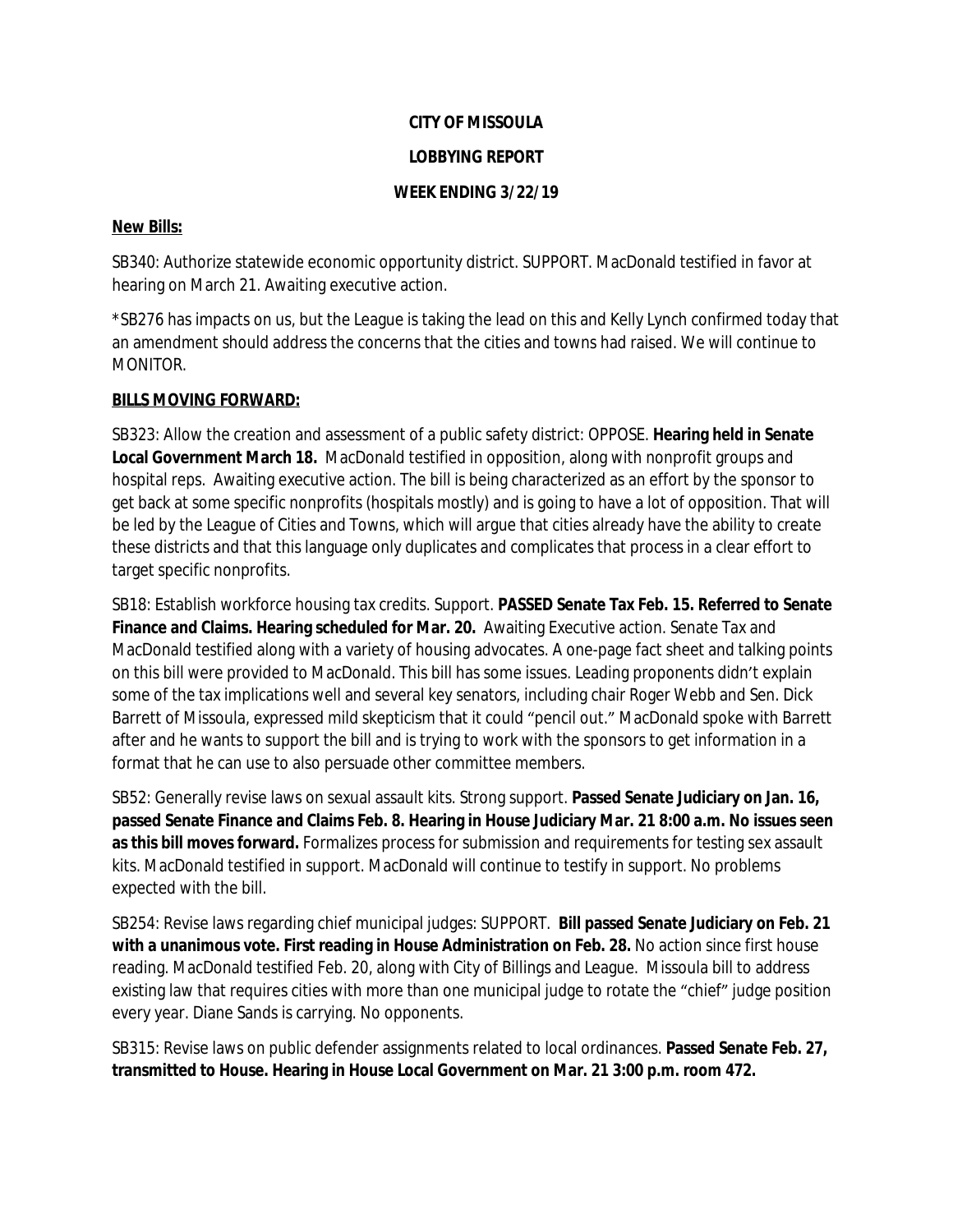HB6: Renewable resource grants. Strong support. Dale reviewed. Fiscal note printed. PASSED second reading in the House March 22 on vote of 99-0.

HB16: Establish affordable housing loan program. Support. **MacDonald testified Senate Taxation. Bill concurred as amended Mar. 12.** Was amended in Senate Tax in a bad way. Proponents of the initial legislation intend to let it get back to the House with the Senate amendments and seek a 'do not concur' vote in order to get it to a working committee to fix.

HB47: Generally revise criminal records laws. Monitor. **Bill PASSED both Houses. Enrolling and final preparation process completed. Transmitted to governor. Became law Feb. 26.** MacDonald: Monitoring for Missoula and Montana Newspapers. Bill was in response to unintended consequences of legislation last year that decriminalized certain offenses. At hearing on 1-14, AG has apparently agreed to amendments to clarify that the fingerprinting and mug shots would be ONLY for cases in which a person must be booked into jail. No executive action yet.

HB146: Establish laws regarding sanctuary cities in Montana. Oppose. **PASSED House Judiciary committee. Transmitted to Senate. Hearing held in Senate Judiciary Mar. 22. 9 a.m. room 303. Awaiting executive action.** Hearing held Feb. 1 Per guidance from the mayor and the league, MacDonald stayed out of the room and monitored and provided information to Lynch with the league. MacDonald has visited with ACLU and others, who are specifically seeking law enforcement support.

HB147: Referendum to establish sanctuary city laws in Montana. Oppose. **PASSED House Judiciary committee. No action since second reading Feb. 13.** Same as above.

HB192: Revise laws related to privacy in communications. SUPPORT. **Passed House. Referred to Senate Judiciary Feb. 21. Bill concurred as amended unanimously on Mar. 15. Bill is now in Senate and Finance Claims after passing Senate Judiciary and second-reading** Bill has been heavily and repeatedly amended, but nothing at this point that we believe changes things for the city. Reviewed by Nugent. Hearing held Jan. 28. MacDonald did not testify, but has spoken with committee members and is monitoring. Some amendments are being proposed to clean up some language at the request of the ACLU. This is the "revenge porn" bill similar to last session which makes it a crime to post or publish nude photos of a person without that person's permission.

HB325: Generally revise firearm laws. OPPOSE. **PASSED House Judiciary. Feb. 15. PASSED second reading 58-41 on Feb. 19. Passed third reading Feb. 21. Passed Senate Judiciary March 20.** MacDonald, along with the League and others testified against the bill March 15 in Senate Local Gov't. The bill appears to be in direct response to the Missoula ordinance that is now being appealed to the state Supreme Court. Bill was amended to remove Section 3, which among other things restores the current standing that having a CCW permit is NOT a defense for carrying in a restricted area. Still oppose.

HB357: Revise concealed carry laws by initiative: OPPOSE. **Passed third reading and transmitted to Senate Feb. 21. Hearing in Senate Judiciary scheduled March 15 at 9 a.m. room 303.**

HB379: Establish working animal protection act. MONITOR/ OPPOSE. **Heavily edited version passed Local Government on an 9-8 vote. Transmitted to Senate. Hearing in Senate Local Government Mar. 18. 3:00 p.m. Awaiting executive action** As noted, the bill was heavily amended and removes all of Section 1 and II dealing with local control. Now is simply a "policy statement." League took the lead on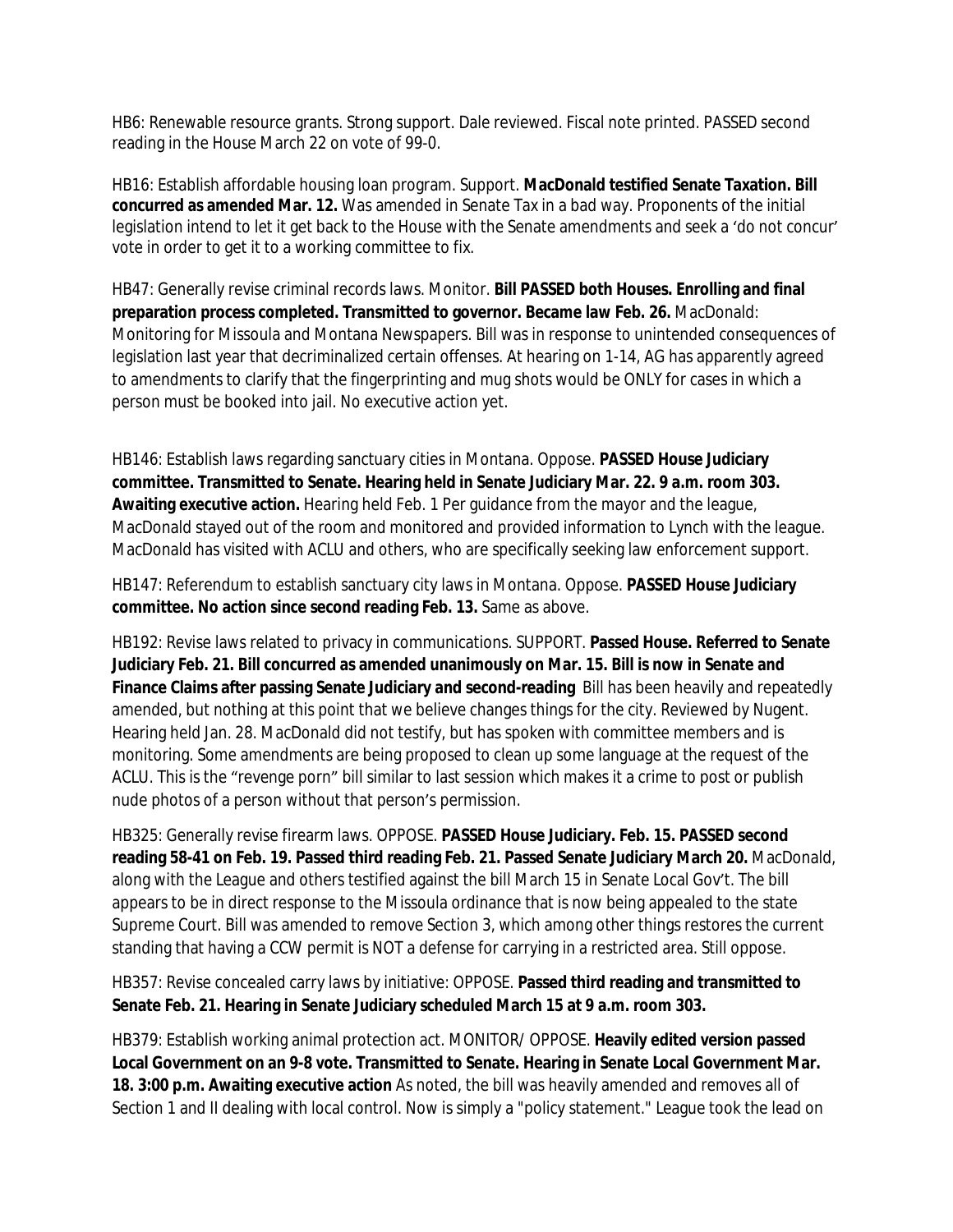this. Bill would essentially forbid cities from adopting any ordinances affecting "work" animals, which is just about any animal. We may be smart to continue efforts to kill this bill as the policy statement is now in TITLE 81, which is the livestock and agriculture section, and could be used as a citation to push other prohibitions moving forward.

HB394: Revise property tax appraisal and tax appeal process. SUPPORT. **Passed House Tax. Transmitted to Senate Feb. 26 Hearing in Senate Taxation Mar. 20. Awaiting executive action.**

HB462: Revise administration of tax increment financing districts. Oppose. **Passed House Taxation. Transmitted to Senate Feb. 27. Referred to Senate Taxation. Hearing Mar. 20. Awaiting executive action.**

HB481: Revising the clean indoor air act relating to private establishments. OPPOSE. **Passed Third House Reading 52-46. Headed to the Senate. Hearing in Senate Business, Labor, and Economic Affairs Mar. 14. Awaiting executive action.** MacDonald and others continue to work with members of the Senate Business committee to see if we can't kill it there. We need a couple of R votes.

HB567: Establish Montana school marshal program. Oppose. **Hearing scheduled in Senate Judiciary Mar. 28. 9:00 a.m. room 303.** MacDonald will testify in opposition.

# **Bills DOA:**

HB483: Generally revise absolute liability laws. Oppose. **TABLED in House Judiciary Committee.**  MacDonald testified against on Mar. 13, along with representatives from the county attorneys and law enforcement. Another bill that Rep. Read brought on behalf of several anti-government fringe constituents.

HB120: Revise local government authority of certain speed limits. SUPPORT. **TABLED in Senate Highways and Transportation after strong support on the House side.** The bill simply allows local governments to lower speed limits on highways in "urban" areas. No executive action yet. SB15: Allow certain state funds to be used for affordable housing infrastructure. Support. **TABLED in Committee.**

SB19: Revise laws related to local government budgeting and accounting. Oppose. **TABLED In Senate Judiciary.** This bill includes new audit requirements that could conflict with financial reporting requirements that are established by the Government Accounting Standards Board. MacDonald stayed out of the room for this very contentious hearing that included accusations of racism. The League is taking the lead. We are confident this bill has enough problems that it will die.

SB 103: Revise laws on PSC regulation of municipalities. OPPOSE. **TABLED in committee Feb. 12.** Hearing held Jan. 29 in Senate Energy and Telecommunications. MacDonald testified against, along with the League. The hearing was almost uncomfortable as the sponsor's explanation for the bill seemed to change and didn't make a lot of sense. He claimed that the intent was not to give the PSC "rate-setting" authority and that the intent was only to give them "oversight" to protect people from bad actors. However, he later said that, in fact, the PSC would have the final say – which seems to indicate that it could set rates (by simply saying 'no' to the ones it doesn't like.) MacDonald and others spoke with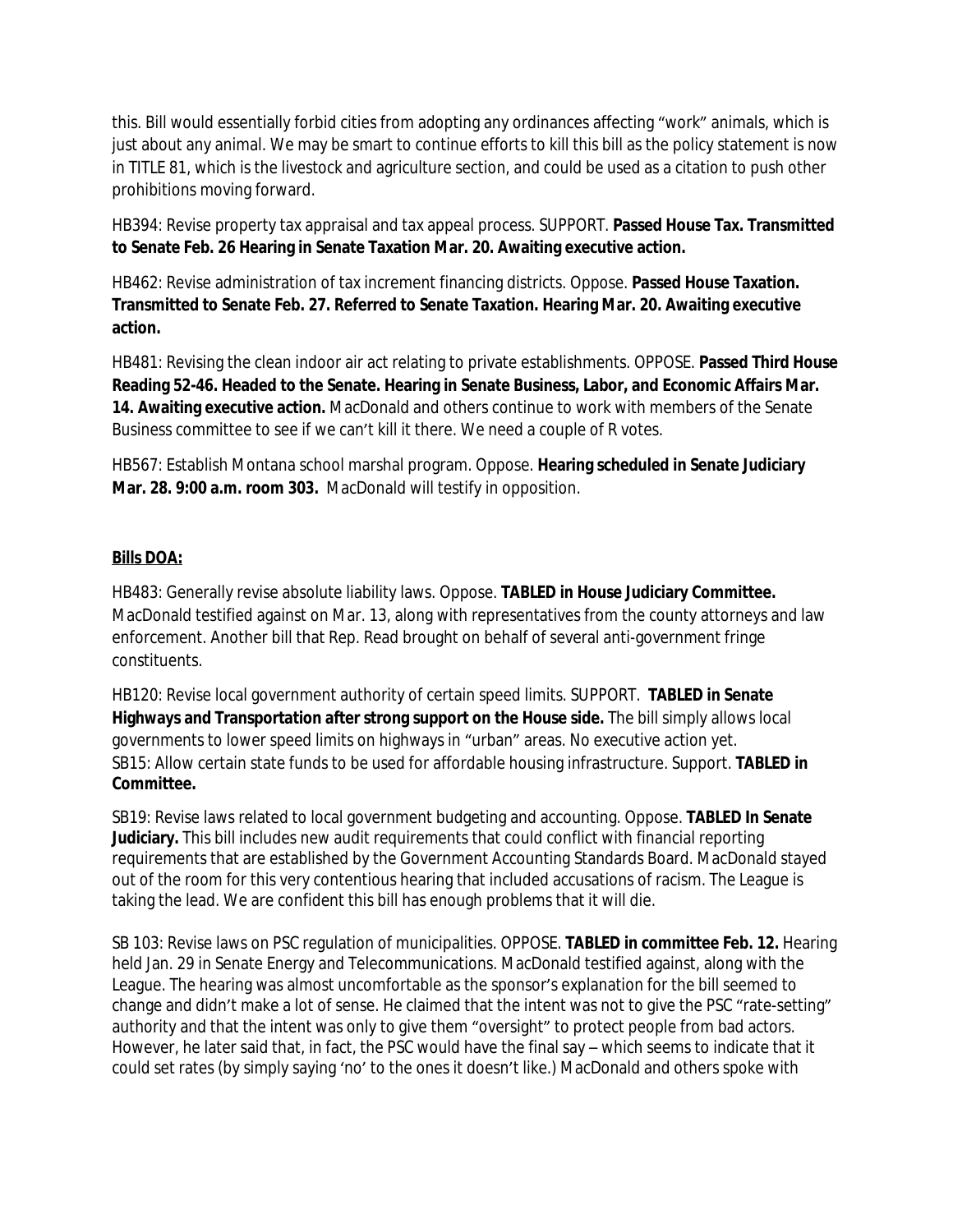Missoula committee members after the hearing, as well as with the sponsor. We would be surprised if this one makes it out of committee.

SB 117: Revise highway de-icer laws. Oppose. **TABLED IN Finance and Claims Committee.** Identical to SB 106 in 2017 session. MacDonald testified in opposition along with state Department of Transportation. Supporters included the Montana Logging Association, regarding damage to vehicle components. MacDonald testimony reiterate the fiscal concerns raised by DOT, but concentrated more on the air quality issues in Missoula and the fact that the city has no viable alternatives to mag chloride. The fiscal note arrived in time for the hearing. It is less than previous years, but still substantial. The bill is likely to get out of committee, but as in past sessions, the fiscal note will likely kill it. This is Sen. Brown's last year in the legislature.

HB15: Revise laws related to nonmotorized vehicle and mobile home disposal. SUPPORT. **Tabled in committee Mar. 11.**

HB 125: Limit use of emergency ordinances by local governments. Oppose. **TABLED in committee.** Jessica reviewed & sent talking points to MacDonald. MacDonald has met one-on-one with most members of Senate Local Government to let them know the city opposes. Tim Burton took the lead on this. Missoula and Missoula County stayed out, as did MACO. Continuing to monitor and getting in touch with other committee members. Executive action believed to be on Jan. 21. Currently relatively sure this bill will die in committee. Still awaiting executive action.

HB 134: Revise prostitution statute to include nonpenetrative sex acts. Support. **TABLED in committee**  Feb. 20. Detective Baker with Missoula spoke on the bill at Dudik's request. MacDonald attended a portion of the hearing, then met with Dudik and Baker after to exchange info and make sure they know he is available in the future. No executive action yet. Bill is likely to pass.

HB 138: Include exposure to prostitution in acts constituting child abuse and neglect. Support. **TABLED in committee.** Detective Baker supporting at request of Dudik. Fiscal note printed. No executive action yet.

HB 194: Revise lodging and rental car taxes including local option. Support. **DIED in House Tax.**

HB223: Deter the fraudulent use or theft of taxpayer funded resources. OPPOSE. **Bill withdrawn—DOA.**  MacDonald and others visited with the sponsor to express concerns about the legislation and let her know what she's attempting to do is already addressed – and in better language – in existing law. As of the date of the hearing, the sponsor confirmed she intended to pull her bill due to the overwhelming concerns raised by local governments, law enforcement and fire lobbyists.

HB232: Revise assessment of taxes during condemnation proceedings. OPPOSE. **Tabled in Senate Taxation committee Mar. 12.** MacDonald opposed along with the League and MACO. There were no supporters. Significant efforts by Missoula and the League seemed to have convinced Senate Local Gov't that this was a bad idea. Sen. Barrett instrumental in helping get this killed in committee as well.

HB236: Generally revise building code program laws. SUPPORT. **Tabled in Senate Local Government committee Mar. 12.** Some concerns have arisen with members of the Senate committee. MacDonald and the league are attempting to shore up votes. Aaron Bowman testified on Feb. 20. Bill had PASSED House Third Reading 67-30 and was transmitted to Senate. Repeat of efforts two sessions ago to allow